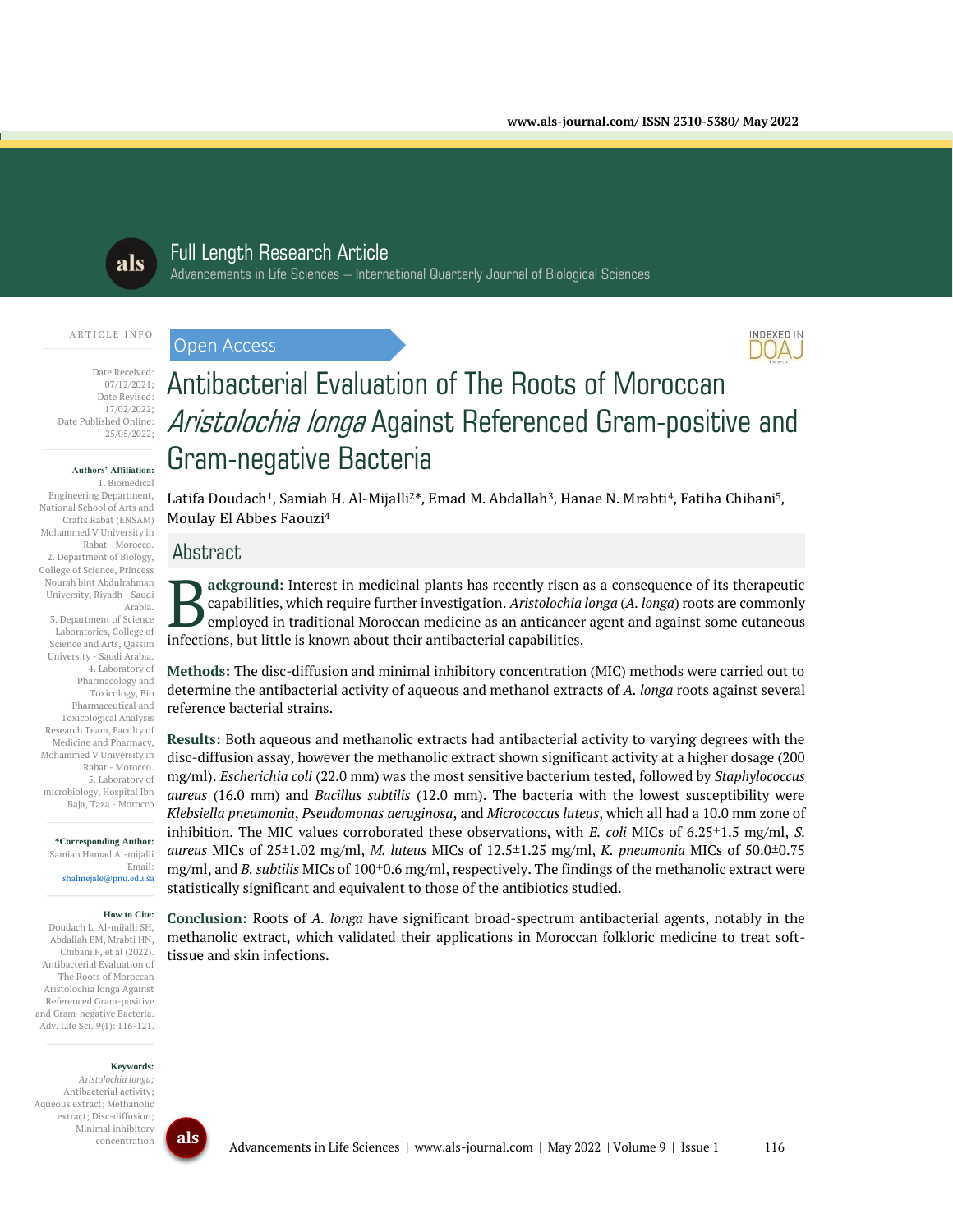# Introduction

Plants have been utilized as a source of traditional medicine for centuries to cure a variety of ailments; due to their diverse biological and medicinal properties, they contribute significantly to the creation of effective therapeutic agents [1]. Numerous medicinal plants said to be useful in folk medicine need scientific examination to determine their efficacy and toxicity, and subsequently to develop alternative medications and treatment procedures [2]. Since the late nineteenth century, science investigation has shown that some spices, herbs, and their constituents possess antibacterial characteristics [3]. Numerous plants have been shown to have a high and potent antibacterial action on a global scale. In the last few years, Scientific methods for evaluating natural compounds with biological activity *in vitro* have emerged, including the development of highly automated bioassay screening approaches based on colorimetric methods that measure biological activity [4,5]. These procedures were deemed to be expedient and affordable for determining antibacterial activity [6,7]. However, in developing countries, conventional procedures and a significant number of natural product extracts are still employed, which enables the separation and purification of their biologically active components to be guided easily [8]. Traditional medicine is widely used in Morocco. The ethnobotanical and ethnopharmacological studies undertaken in various parts of Morocco resulted in the development of a 360-species inventory and the recording of over 500 prescriptions [9]. Moroccan medicinal herbs have previously been investigated for their bioactivity against a variety of human ailments [10]. Aristolochia plants have shown intriguing anticancer properties, including cytotoxic and apoptotic activity. However, herbal treatments including Aristolochia species are prohibited in a number of countries due to its nephrotoxic aristolochic acid [11]. They contain aristolochic acids, which may cause socalled "aristolochic acid nephropathy," which can result in upper urinary tract cancer and renal fibrosis [12].

Aristolochia species are often used in Moroccan traditional medicine to treat a range of ailments, most notably cancer, diabetes, and digestive system issues [13]. *Aristolochia longa* (*A. longa*) root powder and salted butter are used topically to treat skin infections [14-16]. Additionally, certain traditional healers utilize a little amount of this powder in combination with honey or salted butter to treat upper respiratory tract infections and stomach pain [17]. To the best of our knowledge, the antibacterial activity of Moroccan *A. longa* is unknown. As such, the aim of this study was to evaluate the antibacterial activity of *A. longa* methanolic and aqueous extracts, a plant that is often used in Moroccan traditional medicine.

# **Methods**

#### **Plant material**

*Aristolochia longa* roots was gathered in a wild location in Morocco, 30 kilometers south of Marrakesh. Taxonomists from Rabat's Scientific Institute examined authoritative sources to identify the plant [18,19]. There has been a deposit of a voucher specimen (RAB 6135). The roots were separated and cleaned several times with water before being dried in the shade at room temperature.

#### **Plant extraction**

The dried roots of *A. longa* were crushed to a fine powder using a machine grinder, and 500 g of the powdered powder was extracted sequentially with 1 liter of 100% methanol during a 48-hour maceration period at room temperature (25°C). After that, the extract was filtered through Whatman paper and vacuum-distilled in a rotary evaporator at 65°C. The brownish residues that resulted were used in the screening process. Finally, the methanolic extract was dried for 2 hours at 35°C to eliminate any remaining solvent. The final extract seemed to be a dense mass of dark green material. The methanolic extract had a dry weight percentage of 21.8% and was kept at -20°C until use. On another flask, 500 mL distilled water was added to 100 g powdered plant root and macerated for up to 3 days. After gravity filtering, the extract was concentrated under reduced pressure, and then lyophilized (FreeZone 4.5 Liter Benchtop Freeze Dry System, USA). *A. longa* extract was recovered at a concentration of 5.27 % (w/w). To maintain stability, the lyophilized material was stored at  $-20^{\circ}$ C.

#### **Microorganisms**

Six bacterial strains, namely *Pseudomonas aeruginosa* (ATCC 15442), *Bacillus subtilis* (ATCC 6633), *Escherichia coli* (ATCC 54127), *Klebsiella pneumoniae* (ATCC 53153), *Micrococcus luteus* (ATCC 9341) and *Staphylococcus aureus* (ATCC 6538), were employed for antibacterial testing; The cultures of bacteria were kept in Nutrient agar slants and stored in the fridge at 4° and employed as stock cultures.

#### **Disc-diffusion assay**

To evaluate the antibacterial activity of *A. longa* extracts, the disc-diffusion test was performed. A suspension of the tested microorganism  $(10^6 \text{ cfu/ml})$  was prepared by taking samples of bacterial culture at regular intervals, measuring their optical density (at 600 nm), and serial dilutions, and then adding the desired dilution  $(10^6 \text{ cftt/ml})$  to the surface of each plate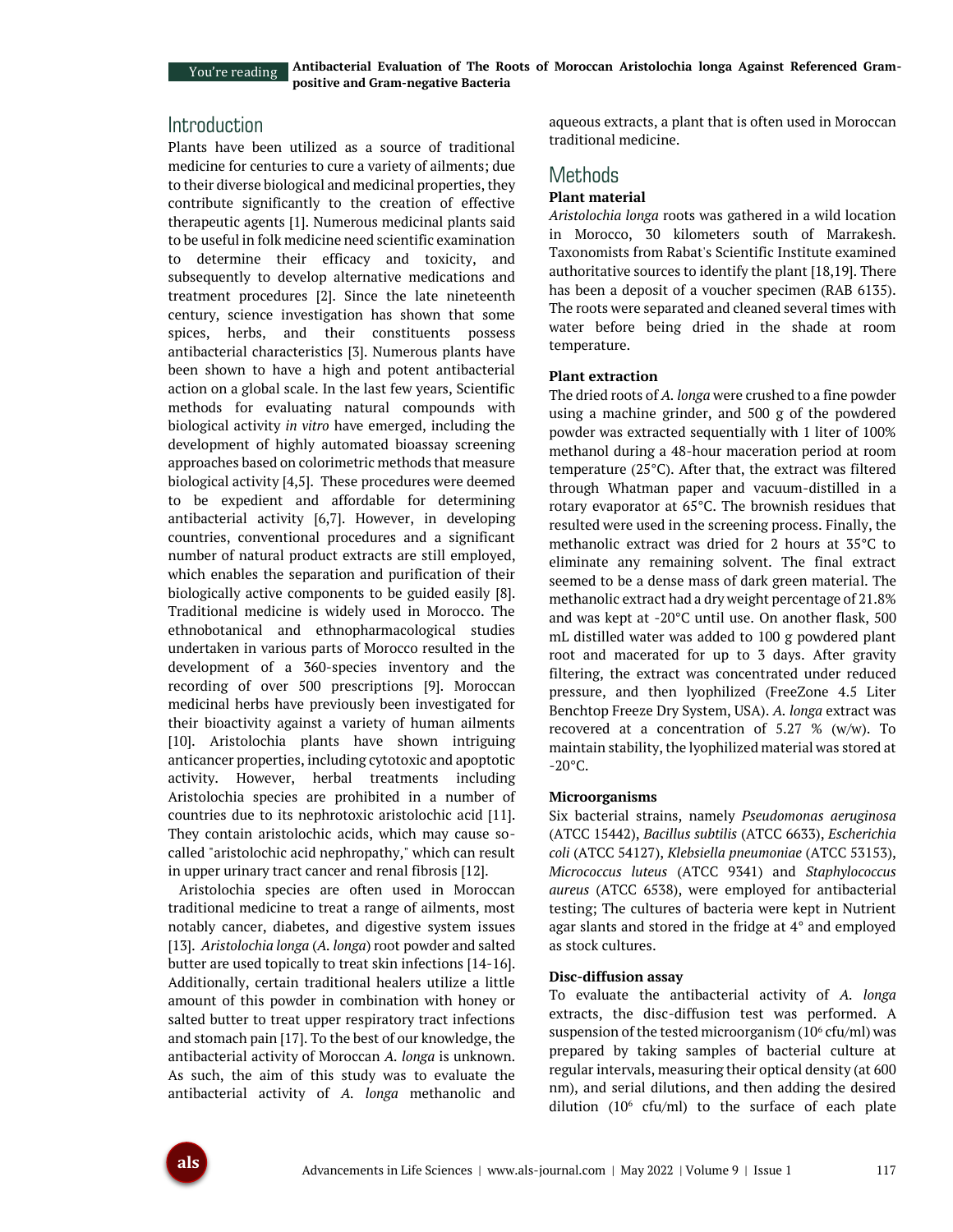containing 10 ml Mueller Hinton. Individual sterile filter discs (in diameter equals 5 mm, Whatman No. 1) were saturated with 200, 100, 50, and 25 mg/ml of the aqueous and methanolic extracts and then inserted onto previously inoculated agar plates. Plates were incubated for 24 hours at the recommended culture temperature. As a negative control, discs impregnated with sterile distilled water were used. Positive controls included Cefoxitin (30 mcg/disc) and Amikacin (30 mg/disc). After incubation, we assessed the growth inhibition rings by measuring the diameter of the inhibition zone in millimeters [20,21]. All tests were conducted in triplicate, and the mean value was calculated.

### **Determination of Minimum Inhibitory Concentration (MIC)**

Muller Hinton Agar was used to suspend the test strains (MHA). Spectro-photometric adjustments were made to the suspension to meet the 0.5 McFarland turbidity standard (resulting in a final density of  $10<sup>7</sup>cfu/ml$ ). The minimal inhibitory concentration was determined using the viability indicator: MTT (3-(4, 5 dimethylthiazol -2 yl)-2, 5 diphenyltetrazolium bromide (Sigma-Aldrich, Ireland) using the fast microplates technique [22,23]. Serial dilutions of extracts in distilled water were prepared in sterile test tubes at concentrations ranging from 25 to 200 mg/ml. Each test tube was seeded with the methanolic and aqueous extracts of *A. longa*, which were added to 5ml of Muller Hinton Agar in tubes containing  $10^7$  cfu/ml live bacterial cells. The tubes were subsequently incubated at 37°C for an additional 18 hours under optimal conditions. Following incubation, each well was treated with 1 mg/ml MTT to determine bacterial growth. Negative controls included a control without plant extracts with MTT and bacterial inoculums after incubation durations ranging from 3 to 5 hours at 37°C. The fluid became blue as the bacteria multiplied. The MIC was established as the highest dilution (lowest concentration) at which no detectable growth occurred. All studies were performed in triplicate, and the MIC was calculated precisely.

#### **Statistical analysis**

Data were validated for statistical significance by One-Way ANOVA. At the  $P < 0.05$  level, differences were deemed statistically significant.

# Results

Both of the disc diffusion test and the micro-dilution assay were used to determine the antibacterial activity of methanolic and aqueous crude extracts of *A. longa*. As demonstrated in (Table 1), *Escherichia coli* (22 mm) had the largest zone of inhibition (most sensitive bacteria), followed by *Staphylococcus aureus* (16 mm) and *Bacillus*  *subtilis* (12 mm). The bacteria with the lowest susceptibility were *K. pneumoniae*, *P. aeruginosa*, and *M. luteus*, which had a 10 mm zone of inhibition at a 200 mg/ml extract concentration. On the other side, the antibacterial potential of *A. longa* aqueous extract is illustrated in (Table 2). *E. coli* (16 mm) was the most sensitive bacteria to the aqueous extract, followed by *S. aureus* (14 mm), *M. luteus* (9 mm), *B. subtilis* (8 mm), and *K. pneumonia* (8 mm). *P. aeruginosa,* on the other hand, exhibited no sensitivity to the aqueous extract. The optimum bactericidal dosage in the research was 200 mg/ml for both methanolic and aqueous extracts.

| Tested               | Mean zone of inhibition (mm) |           |           |           |           |           |  |
|----------------------|------------------------------|-----------|-----------|-----------|-----------|-----------|--|
| compounds            | Ec                           | Kp        | Pa        | Мl        | Sa        | Bs        |  |
| MOH at 200<br>mg/ml  | $22.0***$                    | 10.0      | 10.0      | 10.0      | $16.0***$ | $12.0***$ |  |
| MOH at 100<br>mg/ml  | $18.0***$                    | 8.5       | 10.0      | 10.0      | $13.0***$ | 10.0      |  |
| MOH at 50<br>mg/ml   | $13.0***$                    | 8.0       | 8.0       | 9.0       | 10.0      | 9.0       |  |
| MOH at 25<br>mg/ml   | 11.0                         | 8.0       | 6.0       | 7.0       | 9.0       | 8.0       |  |
| Ce at 30<br>mg/disc  | $28.0***$                    | $32.0***$ | $18.0***$ | $36.0***$ | $26.0***$ | 33.0**    |  |
| Am at 30<br>mcg/disc | $24.0***$                    | $26.0***$ | $26.0***$ | $14.0***$ | $23.0***$ | $26.0***$ |  |

*\*Legend: MOH= Methanolic extract, Kp=Klebsiella pneumoniae (ATCC 53153), Ec= Escherichia coli (ATCC 54127), Ml= Micrococcus luteus (ATCC 9341), Pa=Pseudomonas aeruginosa (ATCC 15442), Bs= Bacillus subtilis (ATCC 6633), Sa= Staphylococcus aureus (ATCC 6538), Ce= Cefoxitin. Am=Amikacin, Values are means of three replicates. The symbol (\*\*) indicate significant difference (P < 0.05) with respect to positive control (Cephaxitin and Amikacin).* **Table 1:** Inhibition by Methanolic extract of *Aristolochia longa\**

| <b>Tested</b>        | Mean zone of inhibition (mm) |           |           |           |           |           |  |
|----------------------|------------------------------|-----------|-----------|-----------|-----------|-----------|--|
| compounds            | Ec                           | Kp        | Pa        | Мl        | Sa        | Bs        |  |
| AOU at 200<br>mg/ml  | $16.0***$                    | 8.0       |           | 9.0       | $14.0*$   | 8.0       |  |
| AOU at 100<br>mg/ml  | 11.0                         | 8.0       |           | 9.0       | 10.0      | 7.0       |  |
| AOU at 50<br>mg/ml   | 8.0                          | 5.0       |           | 8.0       | 8.5       | 7.0       |  |
| AOU at 25<br>mg/ml   | 6.0                          | 4.0       |           | 7.0       | 8.0       | 4.0       |  |
| Ce at 30<br>mg/disc  | $28.0***$                    | $32.0***$ | 18.0**    | $36.0***$ | $26.0***$ | $33.0***$ |  |
| Am at 30<br>mcg/disc | $24.0***$                    | $26.0***$ | $26.0***$ | $14.0***$ | $23.0***$ | $26.0***$ |  |

*\*Legend: AQU= Aqueous extract, Kp=Klebsiella pneumoniae (ATCC 53153), Ec= Escherichia coli (ATCC 54127), Ml= Micrococcus luteus (ATCC 9341), Pa=Pseudomonas aeruginosa (ATCC 15442), Bs= Bacillus subtilis (ATCC 6633), Sa= Staphylococcus aureus (ATCC 6538), Ce= Cephaxitin. Am=Amikacin, Values are means of three replicates. The symbol (\*\*) indicate significant difference (P < 0.05) with respect to positive control (Cephaxitin and Amikacin).* **Table 2:** Inhibition by aqueous extract of *Aristolochia longa\**

The Results of MIC tests are shown in (Table 3), The MIC values supported the disc-diffusion results, the least MIC values were reported with the methanolic extract compared to the aqueous extract, meaning that the bioactive principles are concentrated in the methanolic extract. The MIC of methanol extract of *Aristolochia longa* was 6.25±1.5 mg/ml for *E. coli*, 25±1.02 mg/ml for *S. aureus*, 12.5±1.25 mg/ml for *M. luteus*, 50±0.75 mg/ml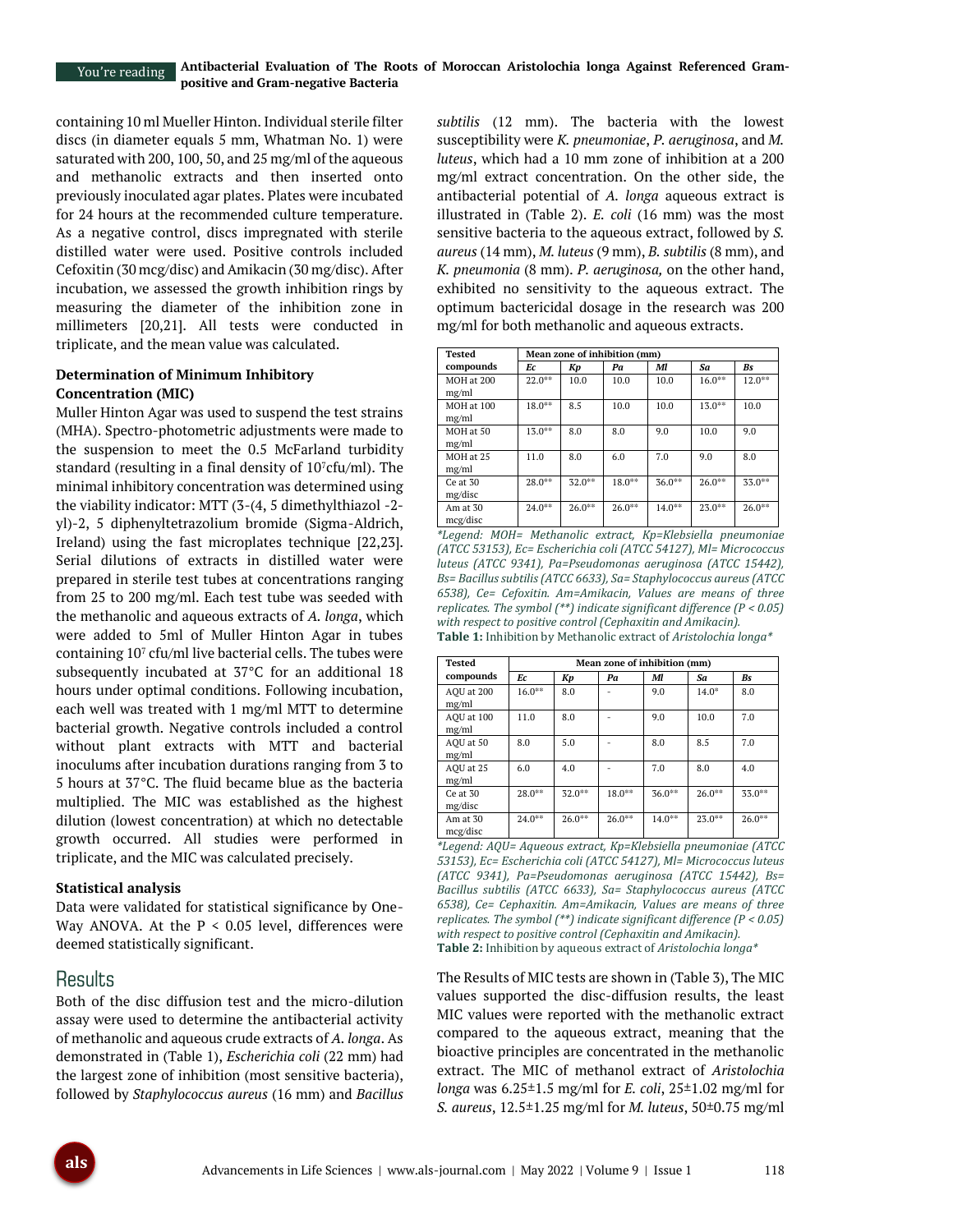You're reading

for *K. pneumonia*, and 100±0.6 mg/ml for *B. subtilis* and *P. aeruginosa*, respectively.

| <b>Bacterial strain</b> | The methanolic<br>extract (mg/ml) | The aqueous<br>extract(mg/ml) |
|-------------------------|-----------------------------------|-------------------------------|
| E. coli                 | $6.25 \pm 1.5$ *                  | 12.5±0.00*                    |
| K. pneumoniae           | $50+0.75$                         | $100 \pm 0.52$                |
| P. aeruginosa           | $100 + 2.32$                      |                               |
| M. luteus               | $12.5 \pm 1.25$ *                 | $25 \pm 0.00*$                |
| S. aureus               | $25 \pm 1.02*$                    | $50+0.80$                     |
| <b>B.</b> subtilis      | $100 \pm 0.6$                     |                               |

Legend: Microorganisms: *Kp=Klebsiella pneumoniae* (ATCC 53153), *Ec= Escherichia coli* (ATCC 54127), *Ml= Micrococcus luteus*  (ATCC 9341), *Pa=Pseudomonas aeruginosa* (ATCC 15442), *Bs= Bacillus subtilis* (ATCC 6633), *Sa= Staphylococcus aureus* (ATCC 6538), Values are means ± SD of three determinations. The symbol (\*) indicate significant difference ( $P < 0.05$ ) with respect to positive antibiotic control.

**Table 3:** Minimum inhibitory concentration of susceptible bacteria.

# **Discussion**

Generally, our results revealed that the best inhibition was observed with a methanol root extract of *Aristolochia longa* and range of antibacterial inhibition zone was 12–22 mm at concentration 200 mg/ml of the extract, which was the best concentration and was in particular significant for *E. coli* and *S. aureus* compared with the tested antibiotics at (*P < 0.05*). The MIC values obtained confirmed the previous results with a significant activity against tested microorganisms. Overall, Escherichia coli were the most sensitive towards this extract with MIC ratios of 6.25 mg/mL. Medicinal plants are a valuable part of the local heritage. Herbs provide medicinal properties due to the presence of several biochemical compounds of variable composition found in one or more parts of these plants called secondary plant metabolites [24, 25]. Secondary metabolites contribute to plants' therapeutic capabilities [26]. The pre-experimental ethnobotanical survey of this study (not published) showed that roots of *Aristolochia longa* are mostly used for treatment of cancer, similar to reports from Algeria cited that *A. longa*  are used traditionally for cancer treatment [27, 28] Aristolochic acid, a major active component of Aristolochiaceae plants, exhibited a dose-dependent cytotoxic effect in HK-2 cells and altered the expression profiles of genes involved in DNA damage response, carbohydrate metabolic process, DNA repair, macromolecule metabolic process, transcription, DNA metabolic process, apoptosis, and cell cycle [29]. The recent investigation established that this plant had antibacterial properties. Among the scarce research on this plant, many papers state that numerous plant extracts from the genus Aristolochia have been proven to have significant in vitro antibacterial activity [30-32]. Additionally, a number of research on antimicrobial screening of medicinal plant extracts have been

published. The methanolic extract of *A. longa* had the best efficacy against *S. aureus*, *E. coli*, and *M. luteus* in these investigations [33, 34].

Aristocholic acid, polyphenols, flavonoids, tannins, cheterosides, carbohydrates, saponins, phenolic compounds, and flavonoids were detected in *A. longa*. Because medicinal plants' biological functions are inextricably linked to their chemical components [35], As a result, the A. longa's significant biological activity may be a result of the chemicals discovered. The antibacterial activity of dried extracts (ethyl acetate and methanolic extracts) of the species *Aristolochia bracteata* against a variety of Gram-negative and Grampositive microorganisms, as well as the aristolochic acid extracted from both extracts, were previously shown. All crude extracts and extracted aristolochic acid exhibited antibacterial activity throughout a wide range [36, 37], When compared to prior publications, our investigation also revealed significant antibacterial activity.

The inclusion of these key components, as well as the possible antibacterial activity of aristolochic acid against both gram-positive and gram-negative bacteria, may contribute to the extracts' antibacterial activity [38, 39]. Also, it is hypothesized that biologically active components disrupt the permeability of the bacterial cytoplasmic membrane, so facilitating the influx of antibiotics [40, 41], that is confirmed by the MIC values, in fact the aqueous extract of *A. Longa* L had a low MIC value against Gram-negative and Gram-positive. While the majority of antibacterial medicinal herbs are effective against Gram-positive bacteria, just a minority are effective against Gram-negative bacteria [42-44]. Gram-negative bacteria have been shown to be resistant to extract due to the existence of a hydrophilic outer membrane that prevents hydrophobic extract chemicals from penetrating the target cell membrane. Additionally, gram-negative bacteria' periplasmic region includes enzymes capable of degrading foreign molecules supplied from the outside [45] .

Additionally, *A. Longa* is responsible for 16% of renal failure [15] and aristolochic acid is a combination of two structurally distinct acids, aristolochic acid-I and aristolochic acid-II [46, 47]. Aristolochic acids are nephrotoxic substances that produce abrupt, atrophy of tubular lesions necrosis, renal failure, and lymphocytic infiltrates characterized by a benign (noncancerous) accumulation of white blood cells in experimental animals and humans [48], This toxicity is a result of both aristolochic acid-II and aristolochic acid-I undergoing nitro group reduction to yield reactive cyclic nitrenium ions capable of building covalent DNA adducts with the exocyclic amino groups of guanine and adenine [49, 50], resulting in cell cycle arrest [45,46]. Aristolochic acid-I was revealed to be more harmful than aristolochic acid-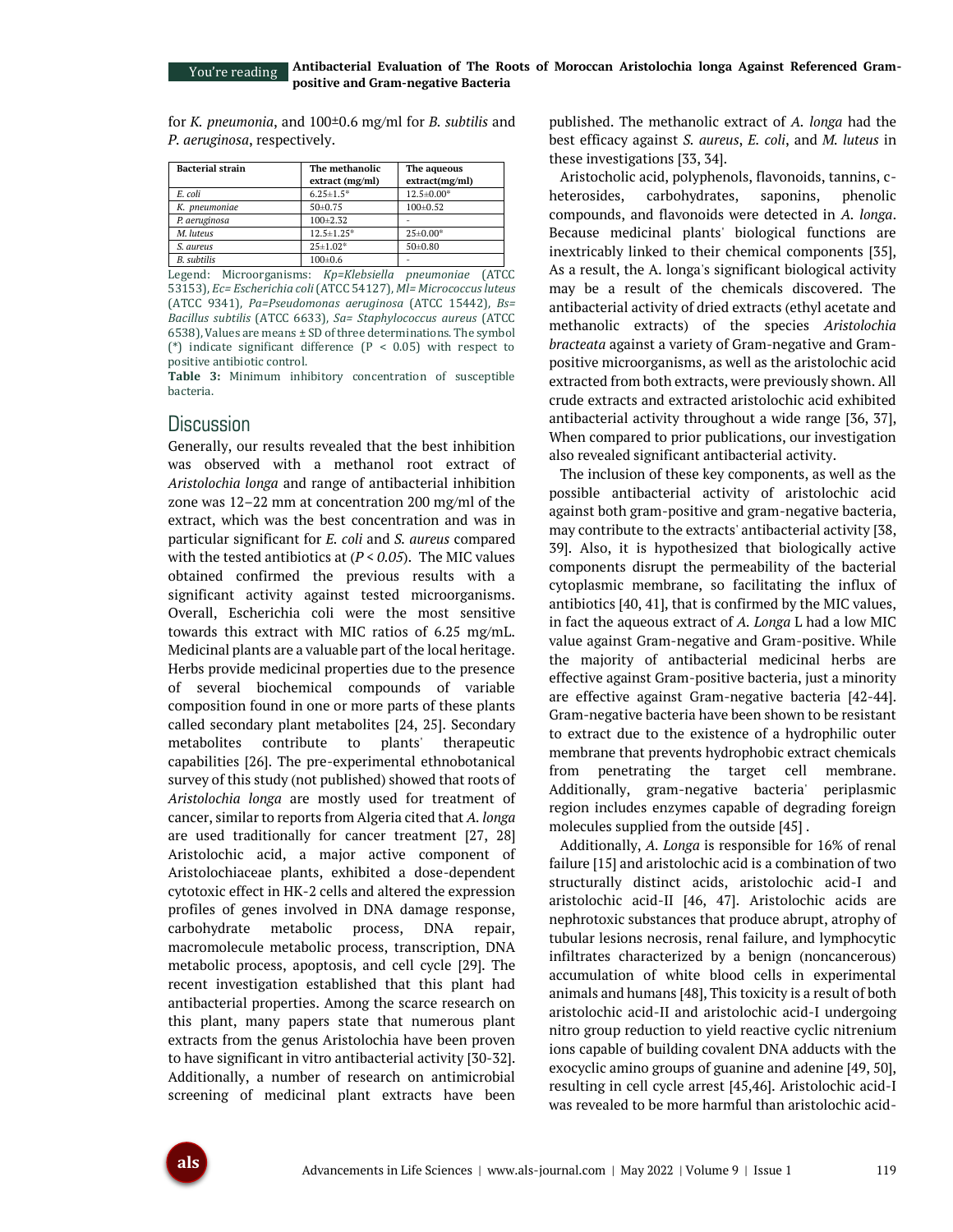II, while other structural equivalents were shown to be less dangerous overall or to be nontoxic [51, 52]. The fact that cell cycle arrest is responsible for the destruction or injury of renal tissue explains the immunomodulatory features of aristolochic acids and implies their participation in immune responses during toxic lesions [15, 53]. Additionally, Aristolochic acid compounds are commercially generated and utilized as reference standards and research chemicals [54]. Finally, the current study's findings were in accordance with previous international research on *A. longa*, which demonstrated that this plant possesses antibacterial activity against a variety of microorganisms [55-57], and thus could be used in pharmacological studies to isolate bioactive molecules for pharmaceutical formulation as new antibacterial drugs.

In conclusion, our investigation indicated that extracts of the *Aristolochia longa* roots, inhibit efficaciously several bacterial strains, supporting the folkloric applications of this plant against diverse bacterial illnesses on skin and alimentary canal. This demonstrates that this plant may be beneficial for the generation of alternative compounds that are potentially more active and less toxic. Further research and development of a suitable and safe selfadministered dosage for treating infections caused by these antibiotic resistant microorganisms is required. However, based on the studies, its toxicity profile should be examined to isolate or separate the possible hazardous components.

# Competing Interest

The authors declare that there is no conflict of interest in this paper.

# Authors' Contribution

All authors contributed equally to this study.

# References

- Sargın SA, Akçicek E, Selvi S. An ethnobotanical study of medicinal plants used by the local people of Alaşehir (Manisa) in Turkey. Journal of ethnopharmacology, (2013); 150(3): 860-874.
- 2. ATEŞ DA, TURGAY Ö. Antimicrobial activities of various medicinal and commercial plant extracts. Turkish Journal of Biology, (2003); 27(3): 157-162.
- 3. Xavier-Júnior F, Silva K, Farias I, Morais A, Alencar E, et al. Prospective study for the development of emulsion systems containing natural oil products. Journal of drug delivery science and technology, (2012); 22(4): 367-372.
- 4. Yong J, Jie-ying S, Hong-ju F. Studies on Chemical Compositions of Volatile Oil from Seeds of Cuminum cyminum L. Journal of Integrative Plant Biology, (1990); 32(5).
- 5. Mosmann T. Rapid colorimetric assay for cellular growth and survival: application to proliferation and cytotoxicity assays. Journal of immunological methods, (1983); 65(1-2): 55-63.
- 6. Denizot F, Lang R. Rapid colorimetric assay for cell growth and survival: modifications to the tetrazolium dye procedure giving

improved sensitivity and reliability. Journal of immunological methods, (1986); 89(2): 271-277.

- 7. Doudach L, Meddah B, Alnamer R, Faouzi M, Chibani F, et al. In vitro antibacterial potential activity of the methanolic and aqueous extracts of corrigiola telephiifolia pourr. and mesembryanthemum nodiflorum. Journal of Biologically Active Products from Nature, (2012); 2(5): 284-291.
- 8. Alnamer R, Alaoui K, Doudach L, Bouidida H, Chibani F, et al. Investigation of methanolic and aqueous extract of Lavandula officinalis for toxicity and antibacterial activity. WJPR, (2012); 5(1): 1-12.
- 9. Cordell GA. Changing strategies in natural products chemistry. Phytochemistry, (1995); 40(6): 1585-1612.
- 10. Bellakhdar J Pharmacopée marocaine traditionnelle. Chapter: Book Name. 1997 of publication; Ibis press.
- 11. González-Tejero M, Casares-Porcel M, Sánchez-Rojas C, Ramiro-Gutiérrez J, Molero-Mesa J, et al. Medicinal plants in the Mediterranean area: synthesis of the results of the project Rubia. Journal of Ethnopharmacology, (2008); 116(2): 341-357.
- 12. Saidi F, Cherif H, Metidji H, Rouibia A, Chaouia C, et al. Studies on the in vitro multiplication by direct organogenesis of a medicinal plant: Aristolochia longa L. Agricultura-Revistă de Scedilla<sup>-</sup> tiintcedilla˜ ă scedilla˜ i Practică Agricolă, (2009); (3/4): 53-65.
- Yamani A, Bunel V, Antoine M-H, Husson C, Stévigny C, et al. Substitution between Aristolochia and Bryonia genus in North-Eastern Morocco: toxicological implications. Journal of Ethnopharmacology, (2015); 166250-260.
- 14. Debelle FD, Nortier JL, De Prez EG, Garbar CH, Vienne AR, et al. Aristolochic acids induce chronic renal failure with interstitial fibrosis in salt-depleted rats. Journal of the American Society of Nephrology, (2002); 13(2): 431-436.
- 15. BENZAKOUR G, BENKIRANE N, AMRANI M, OUDGHIRI M. Immunostimulatory potential of Aristolochia longa L. induced toxicity on liver, intestine and kidney in mice. Journal of Toxicology and Environmental Health Sciences, (2011); 3(8): 214- 222.
- 16. Bellakhdar J, Claisse R, Fleurentin J, Younos C. Repertory of standard herbal drugs in the Moroccan pharmacopoea. Journal of ethnopharmacology, (1991); 35(2): 123-143.
- 17. Merzouki A, Ed-Derfoufi F, El Aallali A, Molero-Mesa J. Wild medicinal plants used by local Bouhmed population (Morocco). Fitoterapia, (1997); 68(5): 444-460.
- 18. Benchaâbane A, Abbad A Les plantes médicinales commercialisées à Marrakech. Chapter: Book Name. 1997 of publication; Traces du présent.
- 19. Maire R. Flora of North of Africa. Biol Encyclopedia, Lechevalier, Paris, (1961); 7216-230.
- 20. Fennane M. Contribution à l'étude phytosociologique des tetraclinaies marocaines. Bulletin de l'Institut Scientifique, Rabat, (1986); (10): 57-78.
- 21. Zampini IC, Vattuone MA, Isla MI. Antibacterial activity of Zuccagnia punctata Cav. ethanolic extracts. Journal of Ethnopharmacology, (2005); 102(3): 450-456.
- 22. Singh G, Kumar P. Antibacterial Potential of Alkaloids of Withania somnifera L. and Euphorbia hirta L. Int J Pharmacy Pharm Sci, (2012); 478-81.
- 23. Grare M, Fontanay S, Cornil C, Finance C, Duval RE. Tetrazolium salts for MIC determination in microplates: Why? Which salt to select? How? Journal of microbiological methods, (2008); 75(1): 156-159.
- 24. Andrew W. Manual of Food Quality Control 4. Rev. 1. Microbiological analysis. FAO of the United Nations. Rome. 1992. FAO food and nutrition paper, (1992); 14(4).
- 25. Abdallah EM. Plants: An alternative source for antimicrobials. Journal of Applied Pharmaceutical Science, (2011); 1(6): 16-20.
- 26. Patel SB, Naikwade NS, Magdum CS. Review on Phytochemistry and Pharmacological Aspects of Euphorbia hirta Linn. Asian Journal of Pharmaceutical Research and Health Care, (2009); 1(1): 113-133.